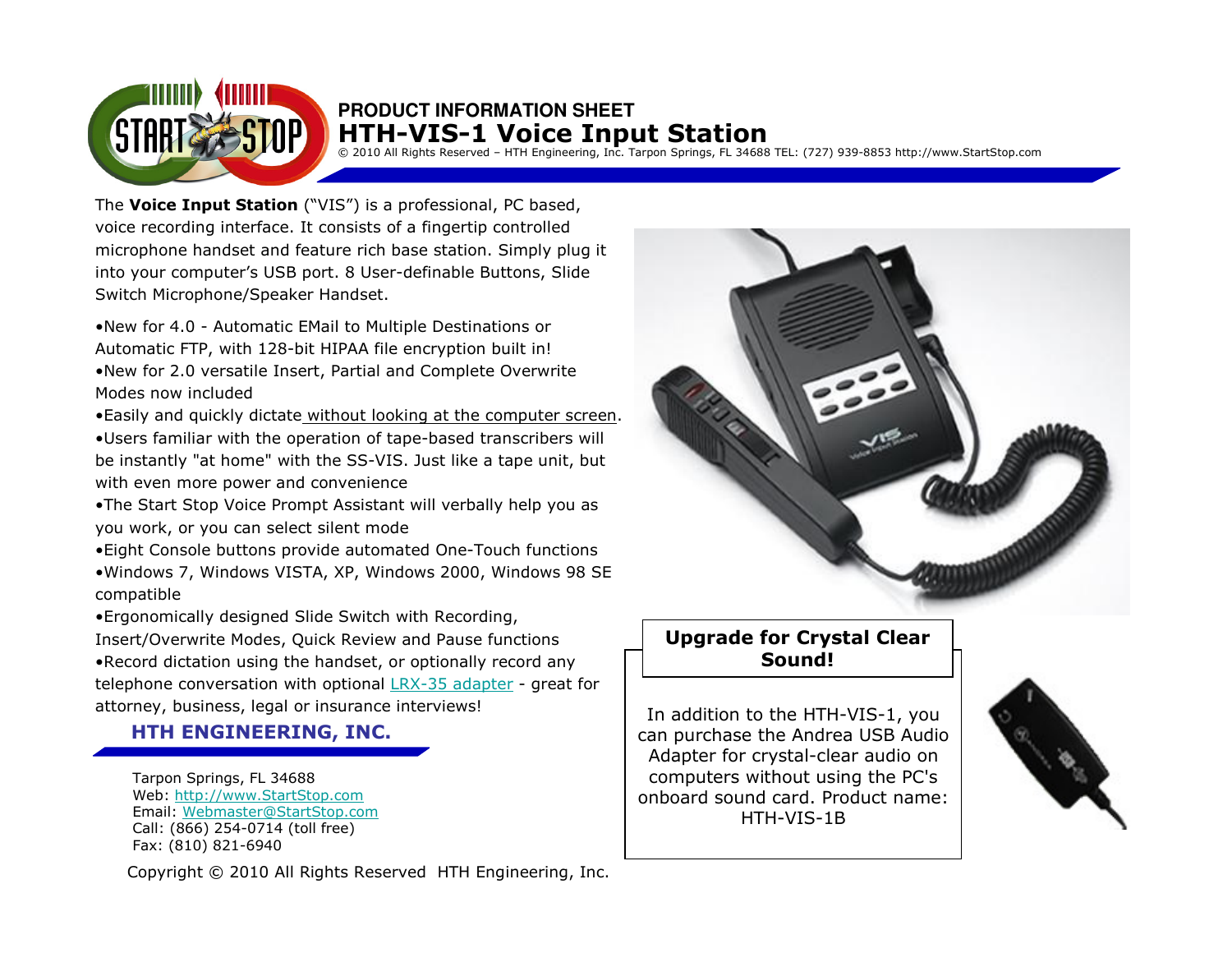

© 2010 All Rights Reserved – HTH Engineering, Inc. Tarpon Springs, FL 34688 TEL: (727) 939-8853 http://www.StartStop.com



#### Easy, Reliable and Fun to use!

•Simple Connection to your PC's USB port and Sound Card jacks. •Dictate in any one of 6 digital audio file formats. (WAV, Truespeech WAV, MP3, WMA,VOX and OGG) with full control over quality, bit rate, and file size.

•Ergonomic, familiar Slide Switch for quick, easy dictation and control of all dictation functions.

•Dictation and Playback quality are crystal clear.

•You can enable optional Voice Prompts that "talk" you through each step, or turn Voice Prompts off for expert use.

•Instant Review Function allows 3-second play back of current dictation in progress using the VIS handset.

•Insert and Overwrite capabilities on a file being recorded or a pre-recorded file.

•Easy-to-Read, informative screen shows audio length, audio position, recording levels and file size information. •Quick beginning, ending, stepping movement within the file via the console or the VIS handset.

#### Send Files Anywhere!

•When finished with the dictation, a single click of the End of **Letter (EOL) button** saves the file and optionally **sends file to** one or two local or remote networked locations. •Automatic File Naming sequential, with customizable file name prefix or with Date-Time stamp embedded file name. •Built-in HIPAA 128-bit encryption allows you to securely send dictation off-site, or to remote transcriptionists with the touch of a button (email, ftp, or Port to Port)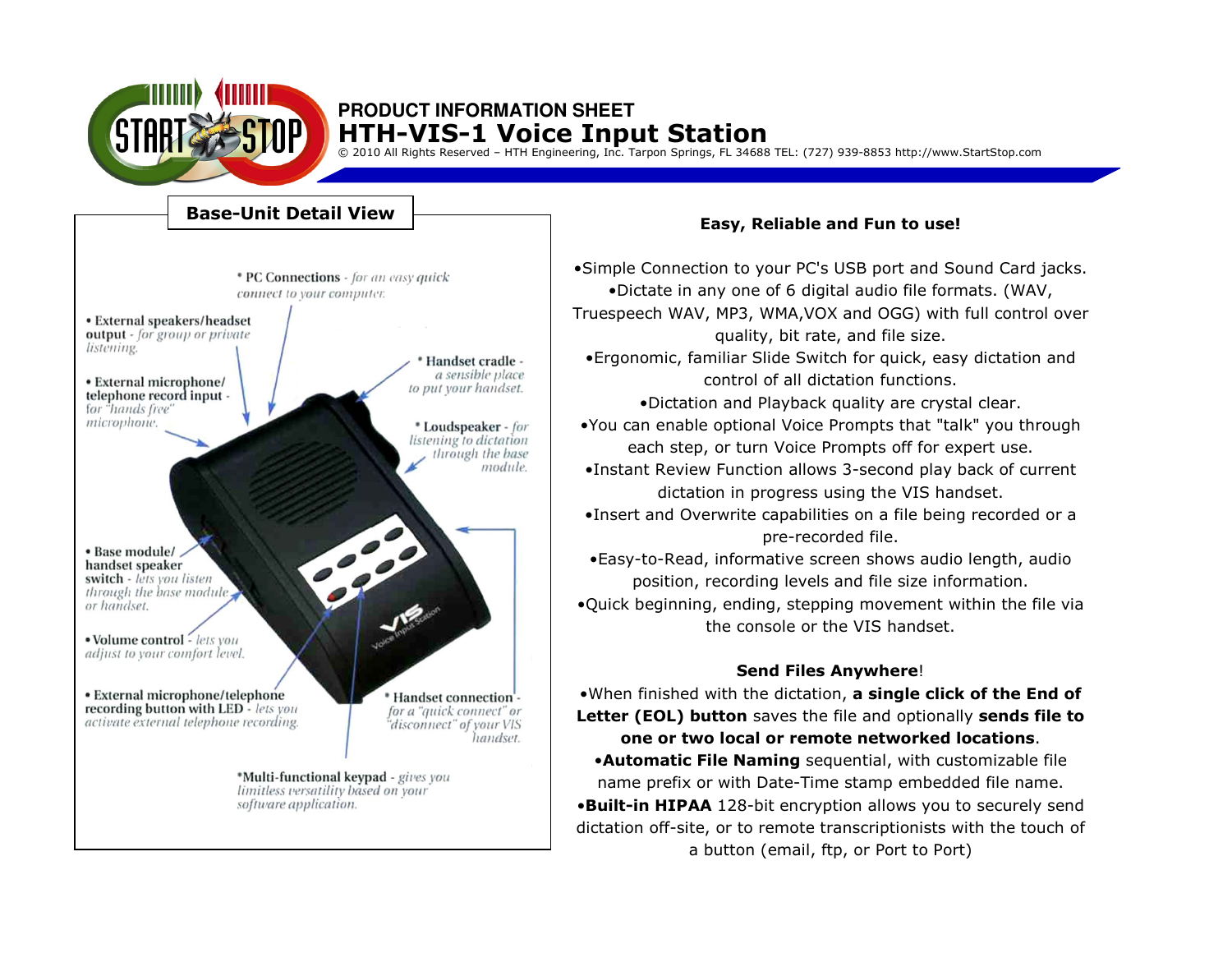

© 2010 All Rights Reserved – HTH Engineering, Inc. Tarpon Springs, FL 34688 TEL: (727) 939-8853 http://www.StartStop.com

# Features and Benefits

•Recording formats: MP3 (8000 Hz, 11,000 Hz, 16,000 Hz sample rate, fixed or Variable Bit Rate) (VBR), DSP Group Truespeech 8000hz 1 bit mono WAV, Industry Standard WAV at any sample rate<br>(selectable) from 8 000 Hz 8 Bit Mono through 44 100 Hz 16 Bit Mono, WMA (Windows Media (selectable) from 8,000 Hz 8 Bit Mono through 44,100 Hz 16 Bit Mono, WMA (Windows Media Audio)

•Audio Inputs: Line Input (PC), Handset Microphone Input via PC's Microphone Input

•8 User Programmable buttons on Base Unit

•Interfaces: Single USB port for HTH VIS-1. Two USB Ports for HTH VIS-1B which includes USB Audio Adapter, External Footpedal input (rear base of console), External Conference Microphone input (rear of base console).

•Speakers: Built-in; 1 in handset microphone, 1 larger speaker in base unit.

•Also able to upgrade with the Andrea USB Audio Adapter for crystal-clear audio on computers without using the PC's onboard sound card - available for \$40 more.

## Ergonomic Features

•Software automatically records your **configuration preferences** each time you use it, so the next time you launch the program, you're ready.

•Eight VIS Console Buttons provide instant, onetouch operation for common functions such as "Send Dictation to Transcriptionist #1" or "Listen to previous dictation" with VOICE CONFIRMATION OF RECEIPT of your dictation.

The VIS has been integrated with our powerful new Start Stop Digital Recording Software for seamless, easy operation and will automatically send dictations to your transcriptionist. Built-in HIPAA 128-bit encryption allows you to securely send dictation off-site, or to remote transcriptionists with the touch of a button(email, ftp, or Port to Port)